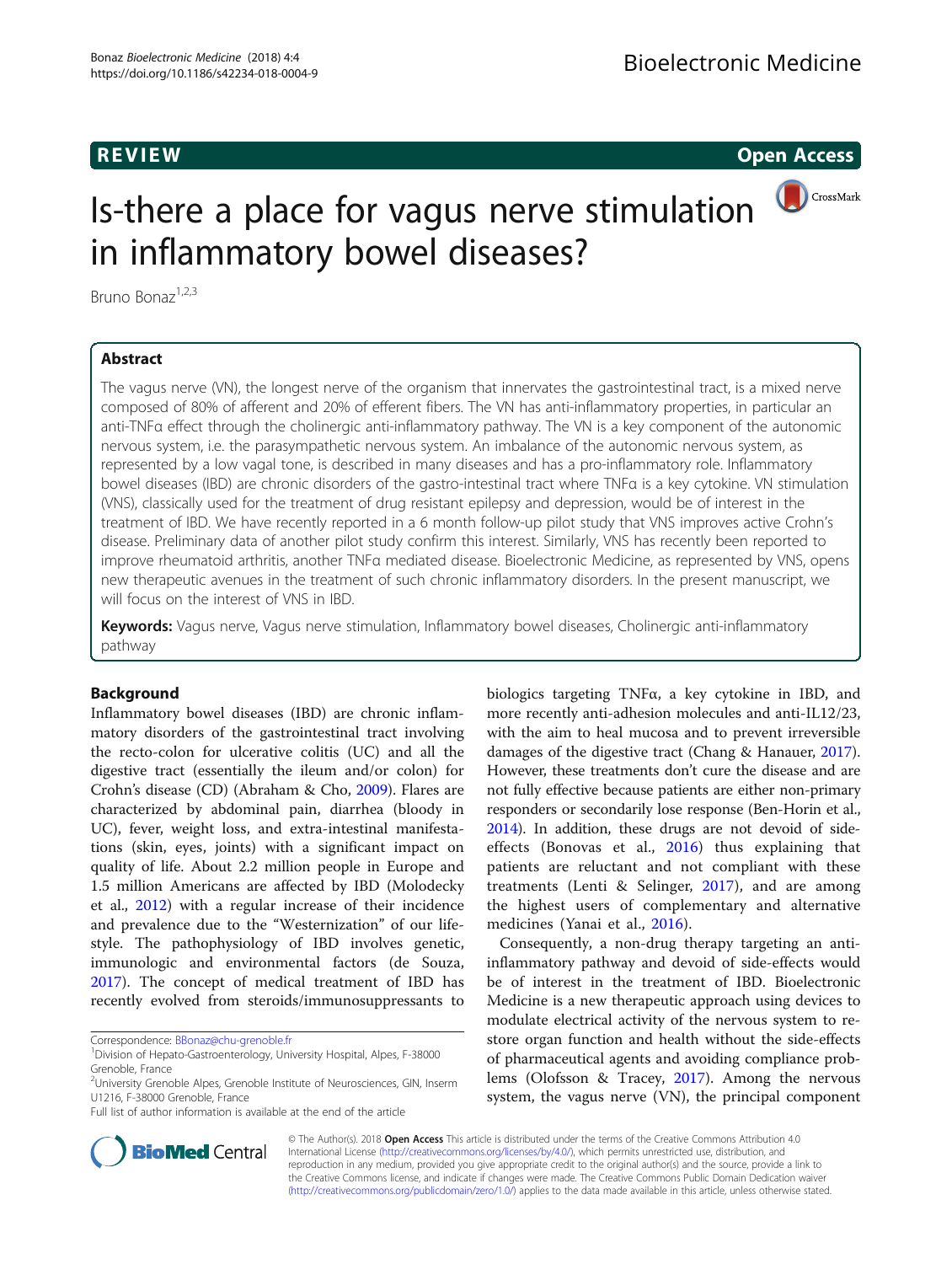of the parasympathetic nervous system, appears as an interesting target for Bioelectronic Medicine due to its anatomical specificity at the interface of gut-brain interactions and its role in the neuro-endocrine-immune axis (Bonaz et al., [2017](#page-7-0)). VN stimulation (VNS) is presently used in the treatment of drug resistant epilepsy and depression (Milby et al., [2008\)](#page-7-0) based on the widespread central projections of the VN (Ruffoli et al., [2011\)](#page-8-0). More recently, VNS has been shown to improve experimental models of septic shock and colitis (Borovikova et al., [2000](#page-7-0); Meregnani et al., [2011](#page-7-0)). Translational pilot studies have been recently performed in chronic inflammatory disorders such as CD and rheumatoid arthritis (Bonaz et al., [2016;](#page-7-0) Koopman et al., [2016](#page-7-0)). In the present review, we will focus our attention on the use of VNS in IBD, especially in CD.

## Rationale for targeting the vagus nerve in inflammatory bowel diseases

The VN is the longest nerve of the organism innervating all the digestive tract for some anatomists (Delmas & Laux, [1933](#page-7-0)). It is a mixed nerve composed of 80% afferent and 20% efferent fibers (Prechtl & Powley, [1990](#page-8-0)). The VN is a key element of brain-gut interactions and of the autonomic nervous system (Bonaz et al., [2017](#page-7-0)). There is an imbalance of the autonomic nervous system in IBD that could play a role in the pathophysiology of IBD. Indeed, we have reported that vagal tone was significantly blunted in IBD in relation with negative affects and a high TNF $\alpha$  level (Pellissier et al., [2010](#page-8-0); Pellissier et al., [2014](#page-8-0)). The VN, through its afferent fibers, activates the hypothalamic-pituitary adrenal (HPA) axis (Fig. 1) known to dampen peripheral inflammation through the release of glucocorticoids (Harris,

[1950\)](#page-7-0). Another anti-inflammatory pathway, involving vagal efferents, has been more recently described in 2000 by the group of Tracey and called the cholinergic antiinflammatory pathway (CAP) (Pavlov et al., [2003\)](#page-8-0). Indeed, the release of acetylcholine (ACh) at the distal end of the VN is able to inhibit the release of  $TNF\alpha$  by macrophages through the link of ACh with alpha7nicotinic receptors (α7nAChR) of these macrophages (Wang et al., [2003\)](#page-8-0) (Fig. 1). However, the VN does not innervate directly resident macrophages in the gut but through an interaction with nNOS-VIP-Ach interneurons with their nerve endings in close proximity of these resident macrophages (Cailotto et al., [2014](#page-7-0)). The group of Tracey has also described a vago-sympathetic pathway where, in a synergistic effect, the VN interacts with the sympathetic splenic nerve releasing norepinephrine acting on β2 receptors of splenic CD4 T-lymphocytes which release ACh to inhibit the release of TNFα by splenic macrophages through an interaction with their α7nAChR (Rosas-Ballina et al., [2008](#page-8-0)) (Fig. 1). For some authors the sympathetic nervous system, through the release of its neurotransmitter, norepinephrine, could be the efferent arm of the CAP (Martelli et al., [2016\)](#page-7-0). Indeed, vagal afferents activate the central autonomic network (Benarroch, [1993\)](#page-6-0) which in return, through descending pathways from the paraventricular nucleus of the hypothalamus, the A5 noradrenergic group and the C1 adrenergic group, modulates pre-ganglionic neurons of the sympathetic nervous system in the spinal cord and thus the splenic nerve (Abe et al., [2017\)](#page-6-0) (Fig. 1). Consequently, the interaction of the VN with the sympathetic nervous system is of interest and targeting the anti-inflammatory effect of the VN, i.e. an anti-TNFα pathway, both through its afferent and efferent fibers would be of interest in IBD.

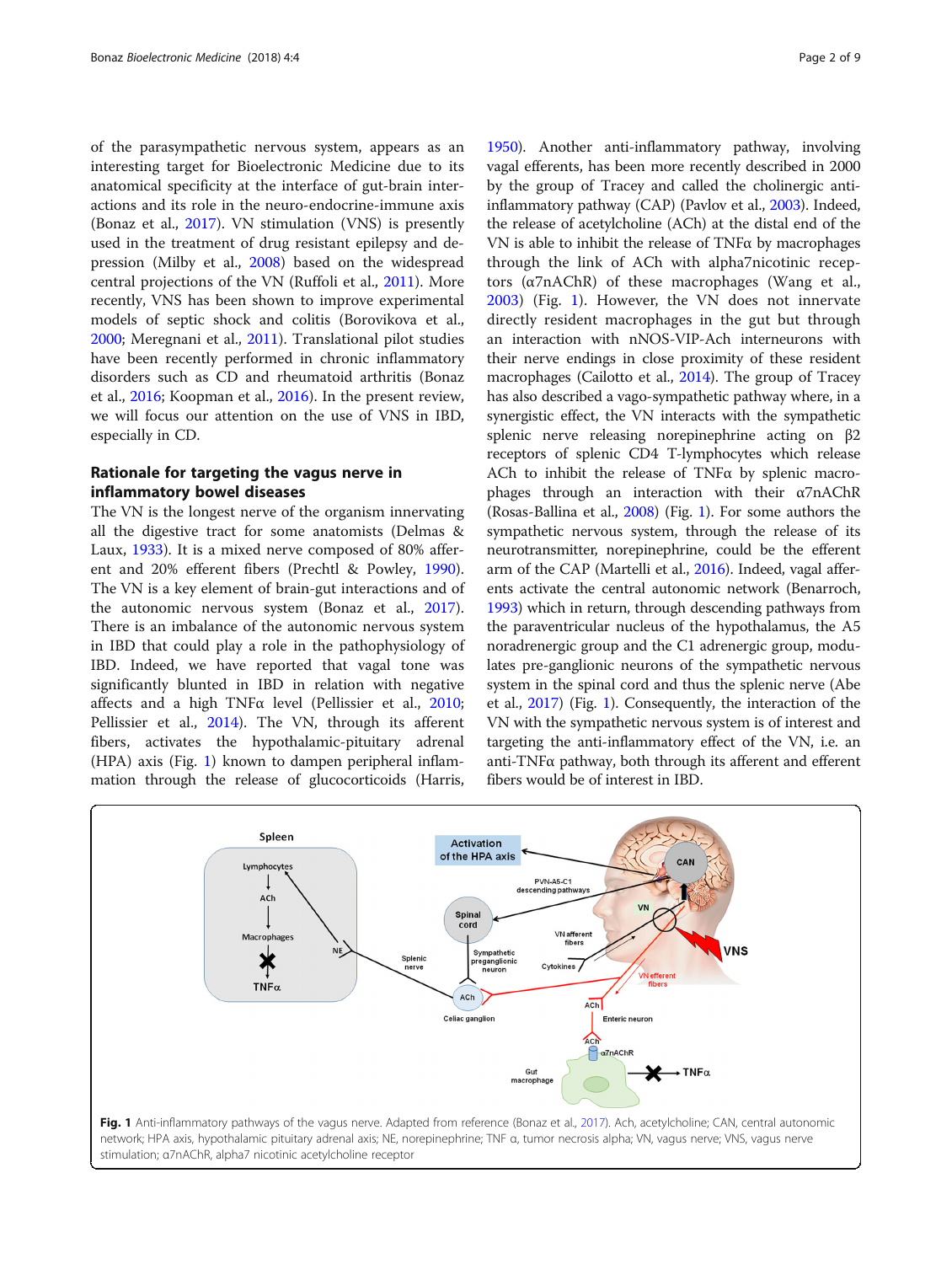## How to target the vagus nerve?

Based on its dual anti-inflammatory role, the VN appears as an interesting therapeutic target for chronic inflammatory disorders such as IBD, in particular targeting the CAP. This approach can be obtained  $i$ ) pharmacologically with α7nAChR agonists such as nicotine (Cui & Li, [2010\)](#page-7-0), GTS21 (Kox et al., [2011\)](#page-7-0), and AR-R17779 (van Westerloo et al., [2006\)](#page-8-0), activation of the central cholinergic pathway with an AChesterase inhibitor (galantamine) (Pavlov et al., [2009\)](#page-8-0) or CNI-1492, a cytokine inhibitor and synthetic guanylhydrazone mitogenactivated protein kinase blocker (Tracey, [1998](#page-8-0)), ii) high fat enteral feeding inducing the release of CCK that activates CCK1 vagal afferents thus activating the CAP (Luyer et al., [2005](#page-7-0)), iii) complementary and alternative medicines such as meditation, yoga, acupuncture, hypnosis, known to activate the VN (Keefer et al., [2013\)](#page-7-0), iv) physical exercise (Mora et al.,  $2007$ ),  $\nu$ ) VNS which appears as the most interesting tool because already validated in drug resistant epilepsy and depression in human with very few side effects (Bonaz et al., [2013\)](#page-7-0).

## Vagus nerve stimulation in epilepsy and depression

The first VNS device for the treatment of drug-resistant epilepsy was introduced in human in 1990. VNS has been validated by the US Food and Drug Administration (FDA) for drug resistant epilepsy in 1997 and in 1994 for Europe and for depression in 2005. For these indications, the mechanism relies on an activation of vagal afferents by high frequency stimulation at 20–30 Hz (Bonaz et al., [2013\)](#page-7-0). Indeed, low frequency stimulation is less efficient in epilepsy than high frequency stimulation and stimulation over 50 Hz induces damage of the VN (Schachter & Boon, [2007\)](#page-8-0). Brain imaging studies in human have shown that brain regions activated were greater at high (20 Hz) than low (5 Hz) frequency VNS (Lomarev et al., [2002\)](#page-7-0). The widespread projections of the NTS, the target of vagal afferents, in the brain explain the efficacy of VNS in epilepsy and depression (Ruffoli et al., [2011](#page-8-0)). The locus coeruleus (LC), the principal brain noradrenergic nucleus, is believed to mediate many of the effects of VNS in the central nervous system. The LC receives excitatory input from the NTS via the nucleus paragigantocellularis (Ruffoli et al., [2011](#page-8-0)). Lesions of the LC block the anti-epileptic and anti-depressant effects of VNS (Krahl et al., [1998](#page-7-0)). VNS increases firing rates of LC neurons and norepinephrine concentrations in the cortex and hippocampus, two projection sites of the LC (Dorr & Debonnel, [2006](#page-7-0); Roosevelt et al., [2006\)](#page-8-0) and activates the LC in a fMRI study in humans (Frangos et al., [2015](#page-7-0)). VNS may act initially and/or predominantly on the LC, and indirectly with the dorsal raphe nucleus via afferents from the LC (Dorr & Debonnel, [2006\)](#page-7-0).

A reduction of seizure is observed in 50% of patients after 2 to 3 years of VNS (Morris 3rd & Mueller, [1999](#page-7-0)). In a retrospective study of VNS in 65 patients with epilepsy with a mean duration of VNS of 10 years Elliott RE et al. (Elliott et al., [2011\)](#page-7-0) showed that the mean reduction in seizures at 6 months and years 1, 2, 4, 6, 8, and 10 was 35.7, 52.1, 58.3, 60.4, 65.7, 75.5, and 75.5%, respectively. Consequently, VNS is a slow acting therapy.

## Vagus nerve stimulation in inflammatory bowel diseases

Based on its use in epilepsy and depression, VNS could be an interesting tool for the treatment of IBD based on pre-clinical data in rats with colitis and 2 recent clinical pilot studies targeting 2 different populations of patients with active CD either naïve of anti-TNF on inclusion or in patients resistant to biologics.

## Experimental rationale

The autonomic nervous system, in particular the parasympathetic nervous system, has a role in the control of experimental colitis. Classically, vagotomy aggravates colitis (Ghia et al., [2006](#page-7-0)) and sacral nerve stimulation enhances intestinal barrier repair in acute mucosal injury of experimental colitis (Brégeon et al., [2016](#page-7-0)). The first pharmacological study targeting the CAP used Achesterase (AChE) inhibitors (physostigmine and neostigmine) prior to induce colitis in rats. Physostigmine, which crosses the blood brain barrier, induced a greater improvement of colitis than neostigmine pretreatment thus suggesting than central cholinergic pathways have a greater protective effect than peripheral pathways (Miceli & Jacobson, [2003\)](#page-7-0). Based on this study and the description of the CAP, our group has performed low frequency (5 Hz) VNS in chronically implanted freely moving rats with the other parameters classically used for epilepsy, supposed to activate vagal efferents, for 5 consecutive days in rats with trinitrobenzenesulfonic acid (TNBS) colitis, classically used as an experimental model of CD (Meregnani et al., [2011](#page-7-0)). Colonic inflammation was evaluated by a global multivariate index of colitis taking into account  $i$ ) body weight, temperature and locomotor activity, ii) areas of lesions and histological damage, *iii*) biological parameters such as myeloperoxidase activity, cytokine and cytokine-related mRNAs at the level of colonic damage and just above. VNS significantly improved the multivariate index of colitis (Meregnani et al., [2011](#page-7-0)). The inflammatory infiltrate just immediately above the major colonic lesion was significantly improved by VNS while a slight reduction was observed in the lesion thus arguing for a major efficacy of VNS on tissues that are less damaged (Meregnani et al., [2011](#page-7-0)). Sun et al. (Sun et al., [2013](#page-8-0)) performed chronic VNS (0.25 mA, 20 Hz, 500 ms) in a model of TNBS colitis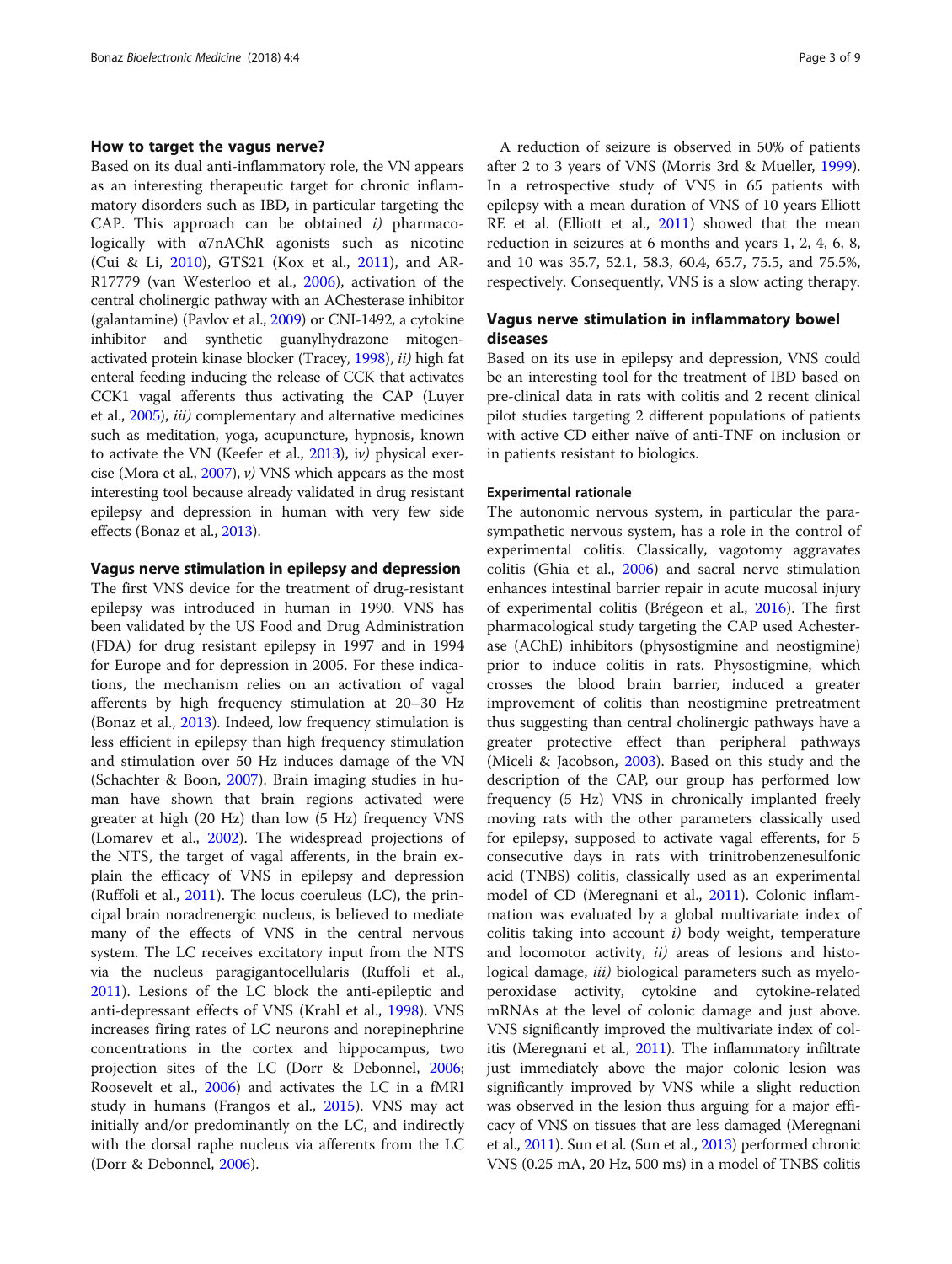in rats and recorded heart rate variability (HRV) as a marker of the sympatho-vagal balance. They observed a significant improvement of colitis under VNS, a decrease of pro-inflammatory cytokines (TNFα and IL-6), and an improvement of HRV. More recently, Jin et al. (Jin et al., [2016\)](#page-7-0) showed that chronic VNS improves inflammation in TNBS-treated rats by inhibiting pro-inflammatory cytokines via an autonomic mechanism; addition of noninvasive electro-acupuncture to VNS enhanced the anti-inflammatory effect of VNS.

## Clinical rationale

In a translational approach, we have performed a pilot study of VNS in CD patients. We have implanted 9 patients with CD, with 8 out of 9 patients with active CD on inclusion. The patient in clinical and endoscopic remission on inclusion had received a treatment with budesonide, a topically acting corticosteroid with extensive first pass hepatic metabolism, and azathioprine, an antimetabolite therapy. This patient stopped budesonide few weeks before inclusion and azathioprine because of a pseudo-flu-like syndrome due to azathioprine. Patients between 18 and 65 years had a Crohn's disease activity index (CDAI; a research tool used to quantify symptoms of patients with CD such as abdominal pain, number of liquid or soft stools, general well-being) between 220 and 450 (i.e. moderate to severe CD; CDAI< 150: clinical remission), with a small bowel (ileum) and/or colonic CD, diagnosed for more than 3 months, naıve of treatment or despite a stable treatment reference, with a Creactive protein (CRP; acute-phase protein of hepatic origin) > 5 mg/L and/or a fecal calprotectin (a marker of intestinal inflammation)  $>100 \mu g/g$  and a Crohn's disease endoscopic index of severity (CDEIS; for endoscopic assessment of mucosal disease activity. CDEIS< 6: endoscopic remission) ≥7 were prospectively included. Patients under infliximab or any other anti-TNFα agent on inclusion were not eligible. Stimulation parameters were: 10 Hz, 500 μsec pulse width, no more than 1.5 mA, 30 s ON, 5 min OFF. Intensity was progressively increased during the first month after implantation from 0.25 to 1.50 mA. All patients signed an informed consent. The study was approved by the institutional ethics committee (11-CHUG-28) and registered in ClinicalTrials.gov (Identifier: NCT01569503; First received: March 30, 2012). The primary endpoint was to induce clinical remission (CDAI< 150) and the secondary endpoints to induce biological and endoscopic remission and restore vagal tone. The first patient was implanted on April 2012 and the last one on March 2016. All the patients entered in a one year follow-up study. Only two patients were under azathioprine (2.5 mg/kg) on inclusion. VNS induced a deep (clinical-biological-endoscopical) remission in 5 of the nine patients with restored vagal tone. The patient on remission on inclusion was still in deep remission under VNS alone at 1 year. The last (9th) included patient has just reached the one year follow-up and is in flare of the disease but did not want to switch to anti-TNF because he was afraid of the side effects of anti-TNF. Two patients were removed from the study after 3 months of VNS despite a clinical improvement during the two first months of VNS and switched to infliximab and azathioprine; one of the two patients was operated (ileocecal resection). These two patients had the highest CDAI, CRP and CDEIS on inclusion as well as the 9th patient included which suggests that VNS, as a slow-acting therapy, is more indicated in moderate CD. All the 9 patients have still the device in place. Among the two patients who left the study at 3 months, the intensity was decreased to 0.5 mA for one patient and stable at 1.5 mA for the other patient. VNS was well tolerated with the classical minor side effect represented essentially by hoarseness. We did not observe any problem of infection either local or systemic and no VNS device was removed. The data on the first seven implanted patients after a 6-month follow-up were recently reported for the first time (Bonaz et al., [2016](#page-7-0)).

In a second pilot study (SetPoint Medical Corporation, ClinicalTrials.gov Identifier: NCT02311660; First received: December 3, 2014), D'Haens et al. (D'Haens et al., [2016\)](#page-7-0) have reported in an abstract form the effect of VNS for 16 weeks in 8 patients with biologicrefractory small bowel and/or colonic CD. Patients had a moderate to severe CD (220 < CDAI< 450) on inclusion, a CRP  $\geq$  5 mg/L, a fecal calprotectin  $\geq$ 200 μg/g, an endoscopic score of activity (SES-CD: Simple Endoscopic Scale for Crohn's Disease, an endoscopic score correlated with the CDEIS) with the presence of a minimal ulcer score of 2 or 3 in at least 1 segment, with a history of inadequate response and/or intolerance or adverse events to one or more TNF-alpha inhibitors (e.g.,infliximab, adalimumab, or certolizumab pegol), a 8 weeks washed out of biologics. Stimulation parameters were: 10 Hz, 250 μsec pulse, 2 mA max, for 60 s first then for 5 min. At 8 weeks, stimulations were increased if CDAI remission was not achieved. Some of the patients had prior Crohn's surgery. 8/8 had prior anti-TNF, 4/8 vedolizumab, 2/8 ustekinumab, 8/8 corticosteroids, 5/8 azathioprine, 1/8 mercaptopurine, and 4/8 methotrexate. The primary endpoint was the change in CDAI from baseline to week 16 visit: CDAI scores were reduced by 70 in 6 to 8 patients. The secondary endpoints were  $i$ ) the rate of clinical response at week 16 visit defined as CDAI improvement from baseline of at least 70 points that was obtained in  $6/8$  patients,  $ii)$  rate of clinical remission at week 16 visit defined as CDAI≤150: 3/8 patients were in clinical remission, *iii*) change in total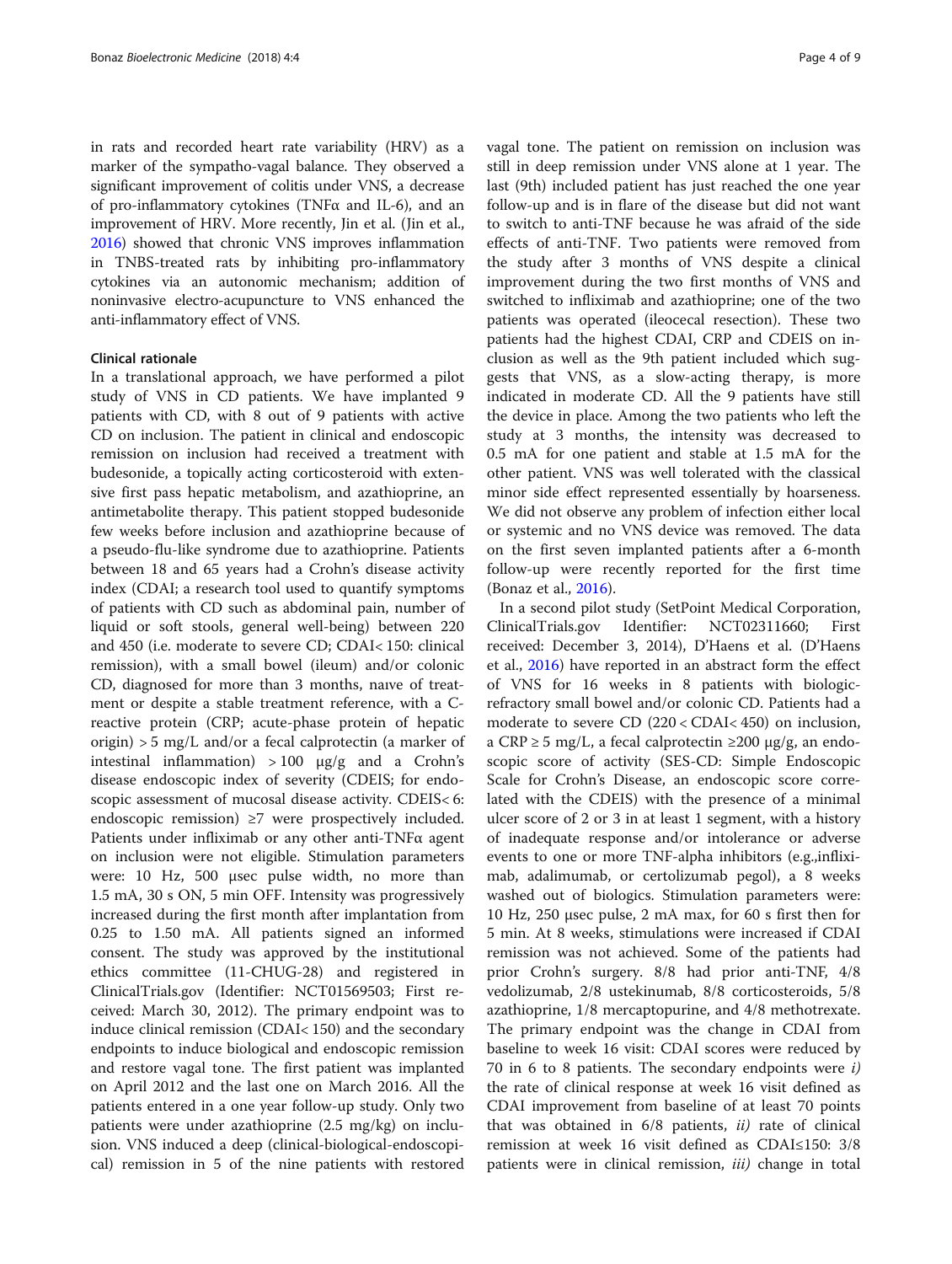SES-CD score from baseline to week 16 visit: endoscopic scores were reduced in 6 to 8. CRP and fecal calprotectin levels were reduced in patients who achieved clinical response. HRV was increased in 6 patients, consistent with an increasing parasympathetic tone. Nine serious adverse events were reported in 5/8 patients, all of which were CD-related except for 1 patient with a device-related postoperative infection.

These two pilot studies show a sign in favor of an effect of VNS in active CD and are complementary since our study involved patient naïve of biologics on inclusion and with only 2 patients under azathioprine on inclusion while in the study of D'Haens et al. (D'Haens et al., [2016\)](#page-7-0) highly refractory patients were included with failure of biologics. Of course a more robust randomized control trial needs to be performed, in particular including patients who are naïve of or refractory to biologics.

Very recently, Koopman et al. (Koopman et al., [2016](#page-7-0)) have shown that VNS was able to inhibit peripheral blood production of cytokines (TNFα, IL-1β, and IL-6) and attenuate disease severity in rheumatoid arthritis, another TNF-mediated disease.

## Noninvasive or invasive VNS?

Classically VNS performed in epilepsy and depression as well as in the 2 pilot studies in CD patients is invasive, generally performed by a neurosurgeon familiar with the technique with a duration of 1 h, with few side-effects. However, some patients are reluctant to surgery a fortiori in a vasculo-nervous region involving the vein and the external carotid artery which are in close contact with the VN, thus noninvasive (n) VNS would be valuable. In addition, if the device can be removed, the electrode wrapped around the VN is generally left in place although some authors removed it without major damage to the nerve and vessels (Champeaux et al., [2017](#page-7-0)). Devices stimulating the VN at the cervical level or at the auricular level have been developed. Indeed, the cymba concha of the external ear is innervated by a sensory auricular branch of the VN (Peuker & Filler, [2002](#page-8-0)) that sends projection in the NTS in cats (Nomura & Mizuno, [1984](#page-8-0)) and humans (Frangos et al., [2015](#page-7-0)). Transauricular (ta) VNS could thus activate the CAP through an inflammatory reflex. ta-VNS dampened LPSinduced inflammatory responses in rats that was suppressed by vagotomy or α7nAChR antagonist (Zhao et al., [2012\)](#page-8-0). External stimulation of the left cervical VN decreased whole blood culture-derived cytokines and chemokines in healthy volunteers (Lerman et al., [2016](#page-7-0)). Two n-VNS devices, used for epilepsy, depression, and headache are available, the NEMOS one (Cerbomed, Erlangen, Germany) using an intra-auricular electrode (Stefan et al., [2012](#page-8-0)) and the GammaCore one (electro-Core LLC, Basking Ridge, NJ, USA) with two stainless steel round discs functioning as skin contact surfaces (Nesbitt et al., [2015\)](#page-7-0). There are presently no published data regarding the use of these two devices in inflammatory disorders of the digestive tract.

No significant serious adverse events have been reported with these noninvasive devices. By comparison to invasive VNS, n-VNS has the disadvantage of its compliance which is an important problem in the treatment of IBD. Indeed, about 30–40% of IBD patients don't take their treatment (Herman & Kane, [2015\)](#page-7-0). In addition, complementary and alternative medicine-IBD users are less likely to be adherent to medical therapy than nonusers (Nguyen et al., [2016\)](#page-8-0). One can wonder if it could be the same problem with these noninvasive devices. In addition, in the case of the Gammacore device, the reproducibility of the position of the discs in contact with the VN is questionable. Finally, in an experimental model of septic shock, ta-VNS was less efficient than VNS to attenuate the LPS-induced serum cytokine (TNF $\alpha$ , IL1 $\beta$ , and IL6) response (Zhao et al., [2012](#page-8-0)).

## Questions-future for vagus nerve stimulation in inflammatory bowel diseases

The use of VNS in IBD, wether invasive or noninvasive, needs convincing data for health-authorities for regulatory approval and reimbursement as well as for the community of IBD physician, and patients who are expecting a nondrug therapy devoid of side-effects. Consequently a robust randomized controlled trial looking at VNS vs sham-stimulated in IBD patients is warranted. Controls should be implanted but not stimulated. Indeed, even low frequency VNS (1 Hz) discretely affected the level of c-fos expression in the rat NTS, compared to shamoperated animals (Osharina et al., [2006](#page-8-0)). Regarding the frequency of stimulation, if low frequency (5–10 Hz) is supposed to activate vagal efferents (Bonaz et al., [2013](#page-7-0)), we have reported in rats that even low frequency stimulation at 5 Hz was able to induce modifications of activation in the NTS, the first target of the VN in the brain, as well as in numerous areas of its brain projections (Reyt et al., [2010](#page-8-0)). Brain imaging studies in human as well as c-fos activation in the NTS and other NTS brain related nuclei have been reported in humans and animals under VNS respectively (Lomarev et al., [2002](#page-7-0); Osharina et al., [2006\)](#page-8-0). Based on the involvement of both vagal afferents and efferents in the anti-inflammatory effect of the VN one can wonder that VNS at 10 to 30 Hz would be of interest in humans. The intensity of stimulation is generally limited by side-effects such as pain in the throat which generally disappears when decreasing intensity and/or pulse width. Generally intensity beyond 1.50 mA was not well supported in our pilot study in CD patients (Bonaz et al., [2016\)](#page-7-0).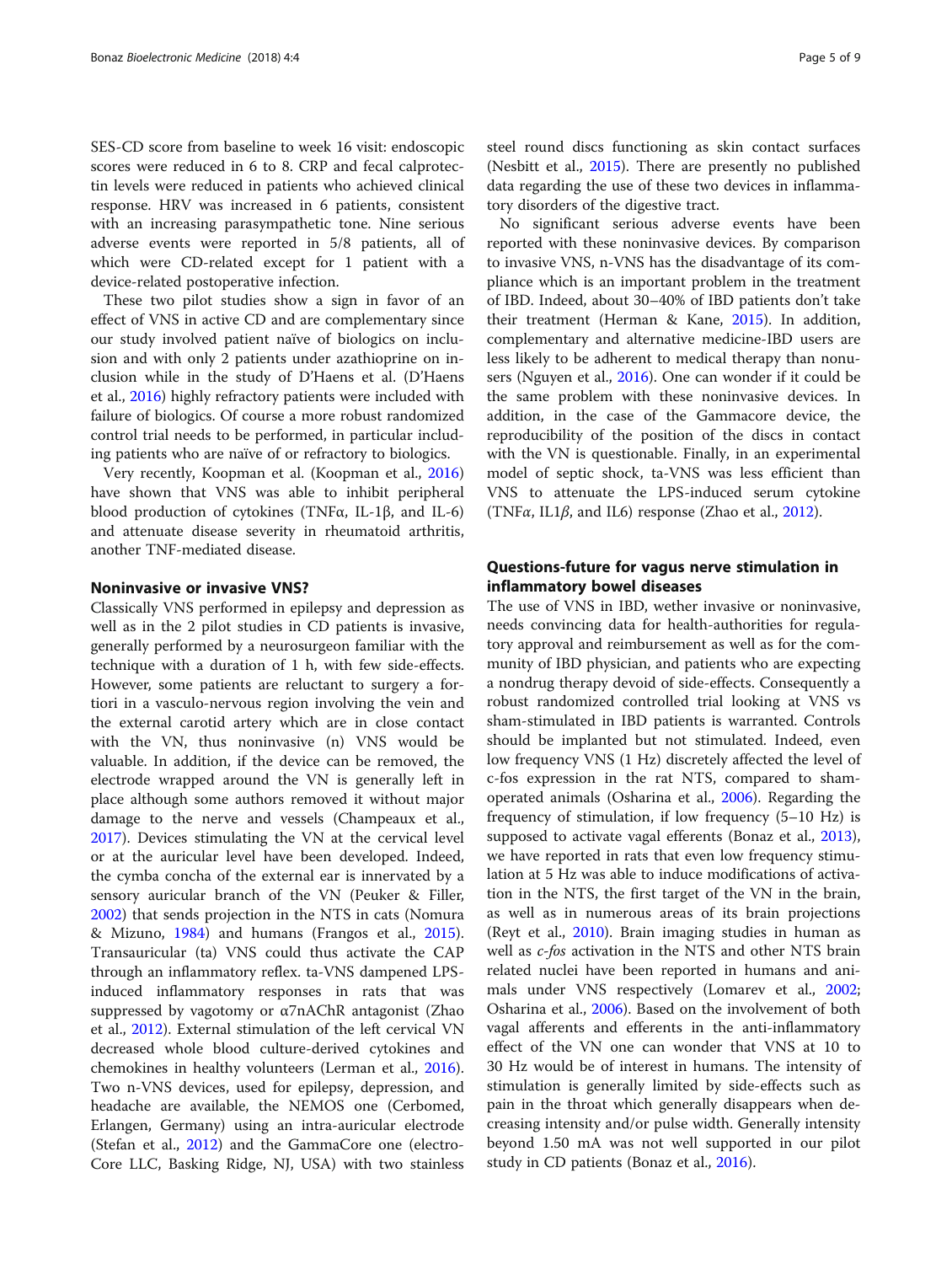Another question is the duration of the stimulation. Generally, in epilepsy and depression the parameters are 30 s ON and 5 min OFF. This is the timing that we used in our pilot study. However, Koopman et al. (Koopman et al., [2016\)](#page-7-0) performed VNS for 60 s up to 4 times daily in patients with RA based on a previous work where VNS delivered once daily for 60 s attenuated joint swelling, inhibited cytokine production and conferred significant protection against synovitis and periarticular bone erosions (Levine et al., [2014](#page-7-0)). D'Haens et al. (Krahl et al., [1998](#page-7-0)) in their preliminary unpublished study also used intermittent VNS (1 to 5 min per day). However, it means that the parameters of the device need to be changed manually with the magnet generally supplied with the device that is not always convenient except if the controller is given to the patient. Consequently, a programmable device would be valuable.

Miniaturization of the VNS device is also warranted. In the same way, instead of an electrode, a VNS device which would act as an electrode by clipping it around the VN would be of interest (see [setpointmedical.com](http://setpointmedical.com); MØ1-ØØ1123). In that case, a single surgical incision would be sufficient thus reducing the duration of the surgery. Another important progress would be a device that is able to record vagal tone and able to trigger VNS in case of low vagal tone to restore a normal tone. A VNS system, AspireSRTM, already approved in Europe, and created by Cyberonics Inc. analyzes relative changes of heart rate, particularly ictal tachycardia, and responds to seizures automatically.

Anti-TNFα drugs are presently the best treatment to prevent postoperative recurrence of CD (Qiu et al., [2015](#page-8-0)). Surgery cures CD lesions and since VNS is a slow-acting therapy, it could be an interesting tool in such patients. Another possibility would be to use combotherapy (drugs + VNS) to induce mucosal healing with biologics and then VNS could take over the time of its efficacy. The two pilot studies of VNS in IBD (Bonaz et al., [2016;](#page-7-0) D'Haens et al., [2016](#page-7-0)) focused on CD but VNS in UC, which involves the recto-colon, would be also of interest. IBD occurs in childhood-adolescence in about 25% (Sawczenko et al., [2001](#page-8-0)). VNS for epilepsy in children younger than 12 years is off-label but pediatric studies have reported comparable efficacy as for adult patients (Elliott et al., [2011](#page-7-0)). Consequently, VNS in children with IBD should be of interest.

The cost of VNS was saved within 2 years following implantation of the device in drug resistant epilepsy (Boon et al., [1999](#page-7-0)). In the same way, the treatment of IBD is estimated to be reduced with VNS. The total modeled per patient infusion therapy costs in year 1 with infliximab was \$38,782; drug acquisition cost was the largest total costs driver (90–93%) (Afzali et al., [2017](#page-6-0)). The cost of the device (neurostimulator +

electrode) is  $\sim$  \$11,000. The battery lasts between 7 and 10 years depending on the frequency of stimulation and intensity of the current. Battery life is correlated with charge, the lower pulse widths (250 and 130 μs) and their respective threshold currents conserve battery life more effectively than the longer pulse widths (500, 750, or 1000 μs) (Helmers et al., [2012](#page-7-0)). Battery demand is also affected by duty cycle and signal frequency (increases in both of these parameters will negatively affect battery longevity) (Helmers et al., [2012](#page-7-0)).

VNS is intermittent and regular as classically programmed. There is no special rule to follow in programing of VNS but adjustment to higher settings of the parameters is usually performed progressively, particularly for intensity. High stimulation (30 Hz, 30 s on, 5 min off, 500 μsec pulse width) is more effective than low stimulation (1 Hz, 30 s on, 90–180 min off, 130 μsec pulse width) in epilepsy (Schachter & Boon, [2007](#page-8-0)). Higher output current is necessary if no improvement is observed in the early phase of VNS in epilepsy; 20% of non-primary responders showed response after an increase of current intensity (Bunch et al., [2007](#page-7-0)). Consequently, in IBD such an adaptation could be performed.

In a very recent elegant study, Hulsey et al. (Hulsey et al., [2017\)](#page-7-0) recorded neural activity in the LC in response to VNS over a broad range of current amplitudes, pulse frequencies, train durations, inter-train intervals, and pulse widths. Brief 0.5 s trains of VNS drive rapid, phasic firing of LC neurons at 0.1 mA. Higher current intensities and longer pulse widths drive greater increases in LC firing rate. Varying the pulse frequency substantially affects the timing, but not the total amount, of phasic LC activity. These results provide insight into VNS-evoked phasic neural activity in multiple neural structures and may be useful in guiding the selection of VNS parameters to enhance clinical efficacy.

Morphometric parameters of the VN may have a role to influence the efficacy of VNS. However, very few data are available in that area. Activation of nerve fibers during VNS depends on several factors:  $i$ ) fibers located closer to the perimeter of the nerve and thereby closer to the VNS therapy cathode are exposed to a stronger electric field and are easier to excite than fibers located deeper in the nerve,  $ii$ ) fibrous tissue encapsulation at the site of electrodes forms within 4–8 weeks after implantation and can increase resistance thus altering the electric field and increasing voltage requirements for fiber excitation, *iii*) fiber myelination and fiber diameter. Classically,  $\sim$ 20% of vagal fibers are myelinated A and B fibers and the remaining 80% are non-myelinated Cfibers; the conduction velocity of myelinated fibers is proportional to their size (Erlanger & Gasser, [1930](#page-7-0)). Vagal A-fibers are the largest and myelinated fibers and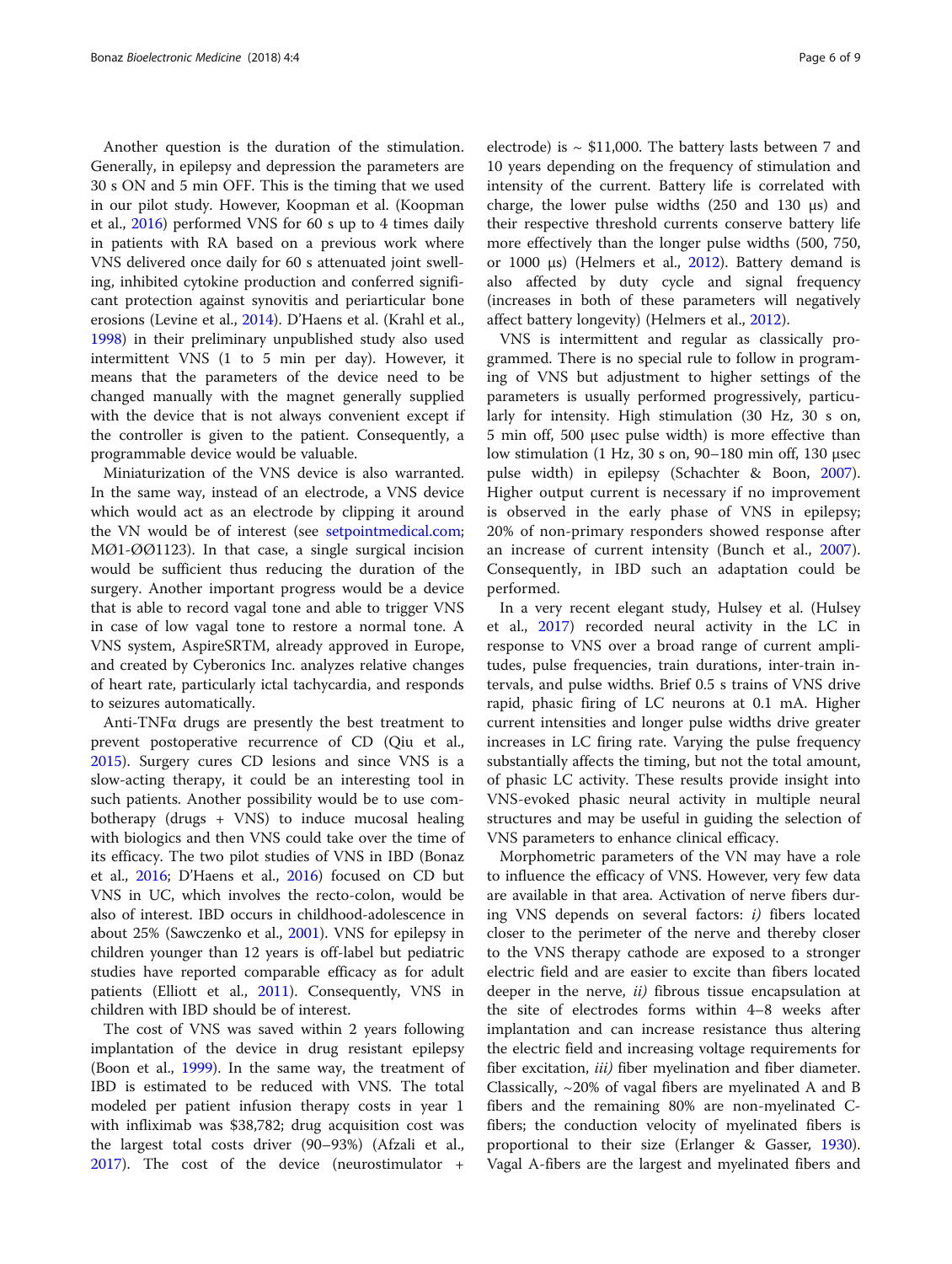<span id="page-6-0"></span>carry afferent visceral information and motor input while vagal B-fibers are small and myelinated fibers carrying parasympathetic input. Finally, vagal C-fibers are small and unmyelinated and carry afferent visceral information. C-fibers were supposed to be involved in the effects of VNS but their destruction by capsaicin did not suppressed the effects of VNS on seizures in rats (Krahl et al., [2001\)](#page-7-0) thus arguing for the involvement of myelinated A and B fibers in the effect of VNS. Fibers with larger diameters require less current to reach the stimulus thresholds for recruitment and have higher conduction velocity than fibers with smaller diameters. Therefore, as current increases, fibers are recruited in the following order: A group, B group, and C group. However, successful recruitment of fibers with the same diameter varies depending upon their proximity to the stimulus source. Selective stimulation of a group of fibers to affect only a certain portion of the brain may not be effective in many patients. Achieving full activation of the VN requires selecting the right combination of VNS therapy parameter settings. Based on a computational model, Helmers et al. (Helmers et al., [2012\)](#page-7-0) have shown that a range of output current settings between 0.75 and 1.75 mA with pulse width settings of 250 or 500 μs may result in optimal stimulation. The spiral electrode wrapped around the cervical left VN does not fully encircle the VN, but wraps approximately 270 degrees around it. The bipolar helical nerve electrode is the only design that is currently approved by the FDA for VNS therapy. Consequently, higher stimulation may be required for the activation of the nerve fibers present in the area not covered by the electrode. In contrast, fibers located near the perineurium of a fascicle are exposed to a stronger electric field (Helmers et al., [2012](#page-7-0)). In addition, the large variation in epineurial connective tissue might influence the effectiveness of VNS (Helmers et al., [2012\)](#page-7-0). Verlinden et al. (Verlinden et al., [2016\)](#page-8-0) have shown that the right cervical VN has a 1.5 times larger effective surface area than the left nerve and that there is a broad spreading within the individual nerves. They also showed that at the right side, the mean effective surface area at the cervical level is larger than at the level inside the skull base implying that the VN receives anastomosing and 'hitchhiking' branches from areas other than the brainstem. In addition, tyrosine hydroxylase- and dopamine ß-hydroxylase-nerve fibers have been individualized in the VN, indicating a catecholaminergic neurotransmission. Consequently, a sympathetic activation could be part of the mechanism of action of VNS. There is presently no recommendation on the positioning of the electrodes, as no method has been developed to predict whether a particular fascicle or multiple fascicles within the nerve should be recruited to elicit a therapeutic response.

All the technical points developed above should be taken into consideration in clinical studies and may influence the results of these studies.

## Conclusion

Based on the anti-inflammatory role of the VN, the use of VNS in the era of Bioelectromic Medicine opens new therapeutic avenues for the treatment of chronic inflammatory disorders such as IBD. Recent pilot studies have provided a sign in this direction. However, these data need to be confirmed in a more robust randomized control trial. In addition, looking at the optimal parameters for anti-inflammatory conditions is warranted. RA and psoriasis, other TNF mediated diseases, are also therapeutic targets of VNS.

#### Acknowledgements

Not applicable.

#### Funding

No funding was received for this review.

#### Availability of data and materials

Not applicable.

#### Authors' contributions

The author read and approved the final manuscript.

#### Ethics approval and consent to participate

All the data which are reported in this review have been approved by the local ethic committees.

#### Consent for publication

Not applicable.

#### Competing interests

The author declares that he has no competing interest.

#### Publisher's Note

Springer Nature remains neutral with regard to jurisdictional claims in published maps and institutional affiliations.

#### Author details

<sup>1</sup> Division of Hepato-Gastroenterology, University Hospital, Alpes, F-38000 Grenoble, France. <sup>2</sup>University Grenoble Alpes, Grenoble Institute of Neurosciences, GIN, Inserm U1216, F-38000 Grenoble, France. <sup>3</sup>Division of Hepato-Gastroenterology, CHU Grenoble Alpes, -10217, 38043 Grenoble Cedex 09, CS, France.

### Received: 6 January 2018 Accepted: 27 February 2018 Published online: 03 April 2018

#### References

- Abe C, Inoue T, Inglis MA, Viar KE, Huang L, Ye H, Rosin DL, Stornetta RL, Okusa MD, Guyenet PG. C1 neurons mediate a stress-induced anti-inflammatory reflex in mice. Nat Neurosci. 2017;20:700–7.
- Abraham C, Cho JH. Inflammatory bowel disease. N Engl J Med. 2009;361:2066–78. Afzali A, Ogden K, Friedman ML, Chao J, Wang A. Costs of providing infusion
- therapy for patients with inflammatory bowel disease in a hospital-based infusion center setting. J Med Econ. 2017;20:409–22. Benarroch EE. The central autonomic network: functional organization,
- dysfunction, and perspective. Mayo Clin Proc. 1993;68:988–1001.
- Ben-Horin S, Kopylov U, Chowers Y. Optimizing anti-TNF treatments in inflammatory bowel disease. Autoimmun Rev. 2014;13:24–30.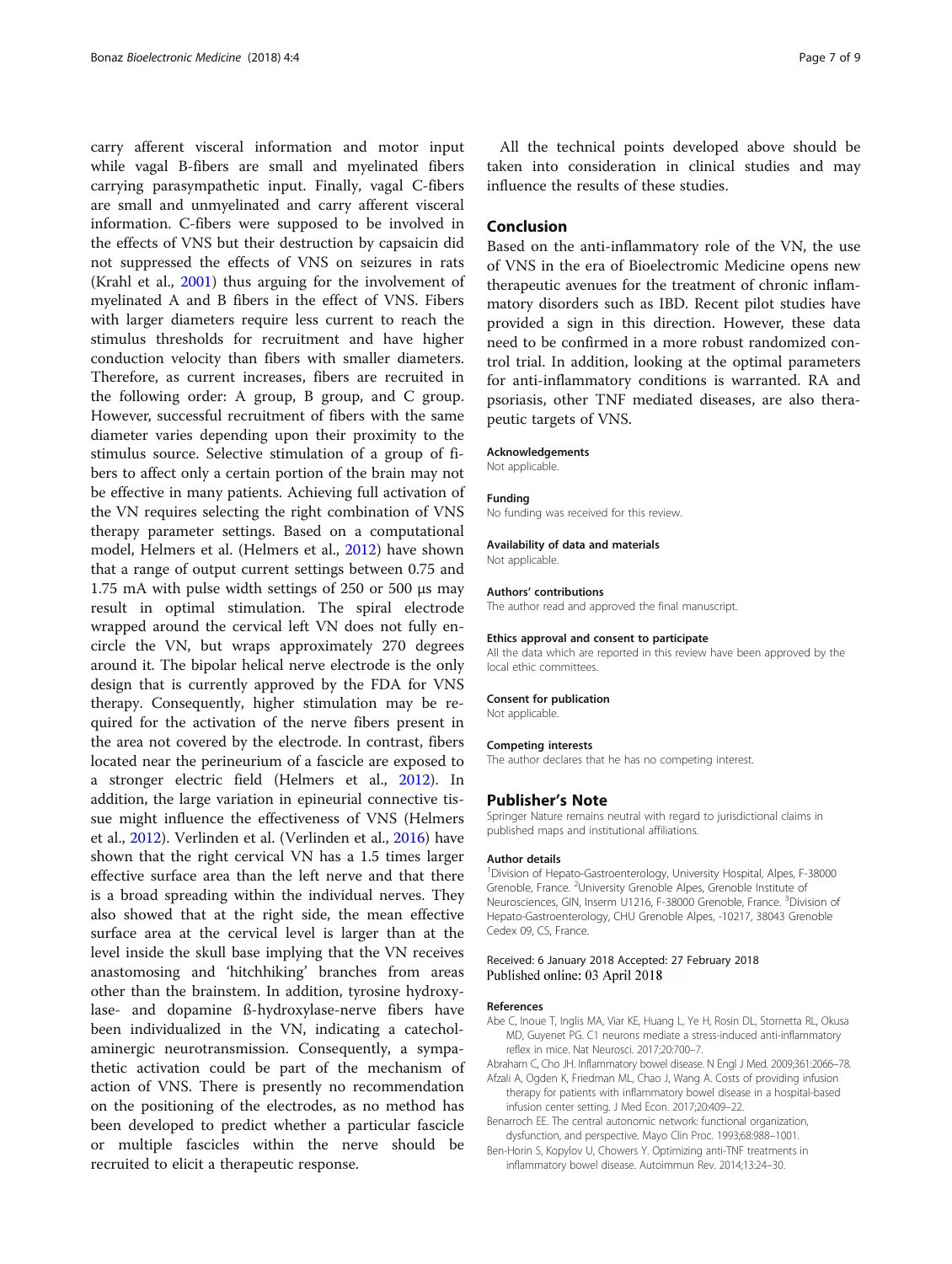- <span id="page-7-0"></span>Bonaz B, Sinniger V, Hoffmann D, Clarencon D, Mathieu N, Dantzer C, Vercueil L, Picq C, Trocme C, Faure P, Cracowski JL, Pellissier S. Chronic vagus nerve stimulation in Crohn's disease: a 6-month follow-up pilot study. Neurogastroenterol Motil. 2016;28:948–53.
- Bonaz B, Sinniger V, Pellissier S. Vagus nerve stimulation: a new promising therapeutic tool in inflammatory bowel disease. J Intern Med. 2017;282:46–63.
- Bonovas S, Fiorino G, Allocca M, Lytras T, Nikolopoulos GK, Peyrin-Biroulet L, Danese S. Biologic therapies and risk of infection and malignancy in patients with inflammatory bowel disease: a systematic review and network metaanalysis. Clin Gastroenterol Hepatol. 2016;14:1385–97.
- Boon P, Vonck K, Vandekerckhove T, D'have M, Nieuwenhuis L, Michielsen G, Vanbelleghem H, Goethals I, Caemaert J, Calliauw L, De Reuck J. Vagus nerve stimulation for medically refractory epilepsy; efficacy and cost-benefit analysis. Acta Neurochir. 1999;141:447–52.
- Borovikova LV, Ivanova S, Zhang M, Yang H, Botchkina GI, Watkins LR, Wang H, Abumrad N, Eaton JW, Tracey KJ. Vagus nerve stimulation attenuates the systemic inflammatory response to endotoxin. Nature. 2000;405:458–62.
- Brégeon J, Coron E, Da Silva AC, Jaulin J, Aubert P, Chevalier J, Vergnolle N, Meurette G, Neunlist M. Sacral nerve stimulation enhances early intestinal mucosal repair following mucosal injury in a pig model. J Physiol. 2016;594:4309–23.
- Bunch S, DeGiorgio CM, Krahl S, Britton J, Green P, Lancman M, Murphy J, Olejniczak P, Shih J, Heck CN. Vagus nerve stimulation for epilepsy: is output current correlated with acute response? Acta Neurol Scand. 2007;116:217–20.
- Cailotto C, Gomez-Pinilla PJ, Costes LM, van der Vliet J, Di Giovangiulio M, Nemethova A, Matteoli G, Boeckxstaens GE. Neuro-anatomical evidence indicating indirect modulation of macrophages by vagal efferents in the intestine but not in the spleen. PLoS One. 2014;9:e87785.
- Champeaux C, Landré E, Chassoux F, Mann MW, Devaux B, Turak B. Vagus nerve stimulation removal or replacement involving the lead and the electrode: surgical technique, institutional experience and outcome. World Neurosurg. 2017;99:275–81.
- Chang S, Hanauer S. Optimizing pharmacologic management of inflammatory bowel disease. Expert Rev Clin Pharmacol. 2017;10:595–607.
- Cui WY, Li MD. Nicotinic modulation of innate immune pathways via α7 nicotinic acetylcholine receptor. J NeuroImmune Pharmacol. 2010;5:479–88.
- D'Haens G, Cabrijan Z, Eberhardson M, Danese S, Levine Y, Zitnik R. A clinical trial of the effects of Vagus nerve stimulation in biologic-refractory Crohn's disease. United European gastroenterology week (UEGW), Vienna. Dent Abstr. 2016;P1420:52.
- de Souza HSP. Etiopathogenesis of inflammatory bowel disease: today and tomorrow. Curr Opin Gastroenterol. 2017;33:222–9.
- Delmas, J. and G. Laux, (1933) Anatomie médico-chirurgicale du système nerveux végétatif: (sympathique & parasympathique). Paris: Masson.
- Dorr AE, Debonnel G. Effect of vagus nerve stimulation on serotonergic and noradrenergic transmission. J Pharmacol Exp Ther. 2006;318:890–8.
- Elliott RE, Morsi A, Tanweer O, Grobelny B, Geller E, Carlson C, Devinsky O, Doyle WK. Efficacy of vagus nerve stimulation over time: review of 65 consecutive patients with treatment-resistant epilepsy treated with VNS > 10 years. Epilepsy Behav. 2011;20:478–83.
- Elliott RE, Rodgers SD, Bassani L, Morsi A, Geller E, Carlson C, Devinsky O, Doyle WK. Vagus nerve stimulation for children with treatment-resistant epilepsy: a consecutive series of 141 cases. J Neurosurg Pediatr. 2011;7:491–500.
- Erlanger J, Gasser ILS. The action potential in fibers of slow conduction in spinal roots and somatic nerves. Am J Phys. 1930;92:43–81.
- Frangos E, Ellrich J, Komisaruk BR. Non-invasive access to the vagus nerve central projections via electrical stimulation of the external ear: fMRI evidence in humans. Brain Stimul. 2015;8:624–36.
- Ghia JE, Blennerhassett P, Kumar-Ondiveeran H, Verdu EF, Collins SM. The vagus nerve: a tonic inhibitory influence associated with inflammatory bowel disease in a murine model. Gastroenterology. 2006;131:1122–30.
- Harris GW. The hypothalamus and endocrine glands. Br Med Bull. 1950;6:345–50.
- Helmers SL, Begnaud J, Cowley A, Corwin HM, Edwards JC, Holder DL, Kostov H, Larsson PG, Levisohn PM, De Menezes MS, Stefan H, Labiner DM. Application

of a computational model of vagus nerve stimulation. Acta Neurol Scand. 2012;126:336–43.

- Herman ML, Kane SV. Treatment nonadherence in inflammatory bowel disease: identification, scope, and management strategies. Inflamm Bowel Dis. 2015;21:2979–84.
- Hulsey DR, Riley JR, Loerwald KW, Rennaker RL 2nd, Kilgard MP, Hays SA. Parametric characterization of neural activity in the locus coeruleus in response to vagus nerve stimulation. Exp Neurol. 2017;289:21–30.
- Jin H, Guo J, Liu J, Lyu B, Foreman RD, Yin J, Shi Z, Chen JD. (2017) antiinflammatory effects and mechanisms of vagal nerve stimulation combined with electroacupuncture in a rodent model of Tnbs-induced colitis. Am J Physiol Gastrointest Liver Physiol ajpgi. 2016;00254:51.
- Keefer L, Taft TH, Kiebles JL, Martinovich Z, Barrett TA, Palsson OS. Gut-directed hypnotherapy significantly augments clinical remission in quiescent ulcerative colitis. Aliment Pharmacol Ther. 2013;38:761–71.
- Koopman FA, Chavan SS, Miljko S, Grazio S, Sokolovic S, Schuurman PR, Mehta AD, Levine YA, Faltys M, Zitnik R, Tracey KJ, Tak PP. Vagus nerve stimulation inhibits cytokine production and attenuates disease severity in rheumatoid arthritis. Proc Natl Acad Sci U S A. 2016;113:8284–9.
- Kox M, Pompe JC, Peters E, Vaneker M, van der Laak JW, van der Hoeven JG, Scheffer GJ, Hoedemaekers CW, and Pickkers P. (2011) Alpha7 nicotinic acetylcholine receptor agonist GTS-21 attenuates ventilator-induced tumour necrosis factor-alpha production and lung injury. Br J Anaesth 107: 559–566.
- Krahl SE, Clark KB, Smith DC, Browning RA. Locus coeruleus lesions suppress the seizure-attenuating effects of vagus nerve stimulation. Epilepsia. 1998;39:709–14.
- Krahl SE, Senanayake SS, Handforth A. Destruction of peripheral C-fibers does not alter subsequent vagus nerve stimulation-induced seizure suppression in rats. Epilepsia. 2001;42:586–9.
- Lenti MV, Selinger CP. Medication non-adherence in adult patients affected by inflammatory bowel disease: a critical review and update of the determining factors, consequences and possible interventions. Expert Rev Gastroenterol Hepatol. 2017;11:215–26.
- Lerman I, Hauger R, Sorkin L, Proudfoot J, Davis B, Huang A, Lam K, Simon B, Baker DG. Noninvasive transcutaneous vagus nerve stimulation decreases whole blood culture-derived cytokines and chemokines: a randomized, blinded, healthy control pilot trial. Neuromodulation. 2016;19:283–90.
- Levine YA, Koopman FA, Faltys M, Caravaca A, Bendele A, Zitnik R, Vervoordeldonk MJ, Tak PP. Neurostimulation of the cholinergic antiinflammatory pathway ameliorates disease in rat collagen-induced arthritis. PLoS One. 2014;9:e104530.
- Lomarev M, Denslow S, Nahas Z, Chae JH, George MS, Bohning DE. Vagus nerve stimulation (VNS) synchronized BOLD fMRI suggests that VNS in depressed adults has frequency/dose dependent effects. J Psychiatr Res. 2002;36:219–27.
- Luyer MD, Greve JW, Hadfoune M, Jacobs JA, Dejong CH, Buurman WA. Nutritional stimulation of cholecystokinin receptors inhibits inflammation via the vagus nerve. J Exp Med. 2005;202:1023–9.
- Martelli D, Farmer DG, Yao ST. The splanchnic anti-inflammatory pathway: could it be the efferent arm of the inflammatory reflex? Exp Physiol. 2016;101:1245–52.
- Meregnani J, Clarencon D, Vivier M, Peinnequin A, Mouret C, Sinniger V, Picq C, Job A, Canini F, Jacquier-Sarlin M, Bonaz B. Anti-inflammatory effect of vagus nerve stimulation in a rat model of inflammatory bowel disease. Auton Neurosci. 2011;160:82–9.
- Miceli PC, Jacobson K. Cholinergic pathways modulate experimental dinitrobenzene sulfonic acid colitis in rats. Auton Neurosci. 2003;105:16–24.
- Milby AH, Halpern CH, Baltuch GH. Vagus nerve stimulation for epilepsy and depression. Neurotherapeutics. 2008;5:75–85.
- Molodecky NA, Soon IS, Rabi DM, Ghali WA, Ferris M, Chernoff G, Benchimol EI, Panaccione R, Ghosh S, Barkema HW, Kaplan GG. Increasing incidence and prevalence of the inflammatory bowel diseases with time, based on systematic review. Gastroenterology. 2012;142:46–54.
- Mora S, Cook N, Buring JE, Ridker PM, Lee IM. Physical activity and reduced risk of cardiovascular events: potential mediating mechanisms. Circulation. 2007;116:2110–8.
- Morris GL 3rd, Mueller WM. Long-term treatment with vagus nerve stimulation in patients with refractory epilepsy. The vagus nerve stimulation study group E01-E05. Neurology. 1999;53:1731–5.
- Nesbitt AD, Marin JC, Tompkins E, Ruttledge MH, Goadsby PJ. Initial use of a novel noninvasive vagus nerve stimulator for cluster headache treatment. Neurology. 2015;84:1249–53.